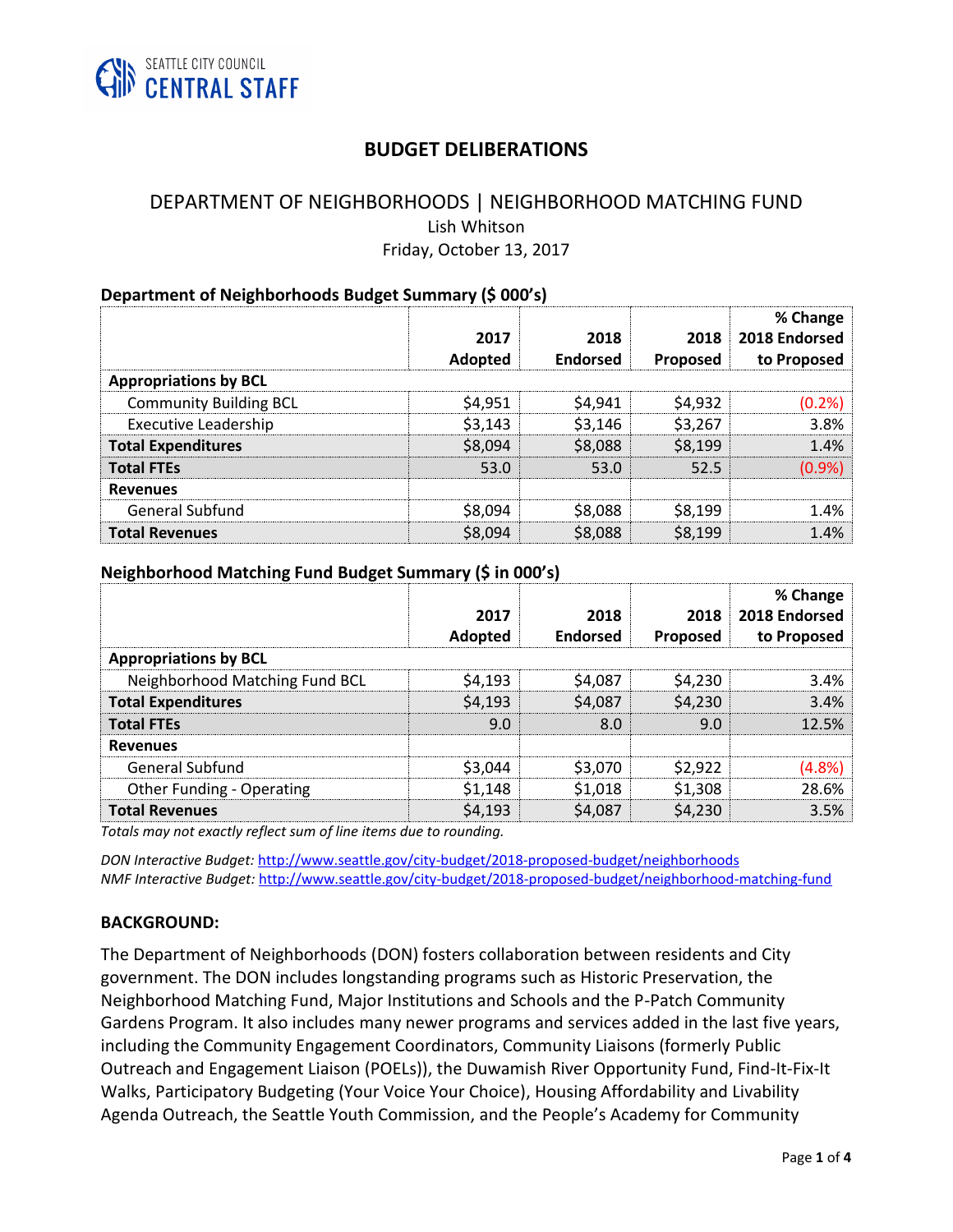Engagement (PACE). In the past year, the Council added a Community Involvement Commission, a Renter's Commission, and expanded the purview of the City's historic preservation boards, particularly the International Special Review District.

The Mayor's Proposed Budget provides partial funding (\$17,102) to transition the Historic Preservation division to a digital review process by expanding the Seattle Department of Construction and Inspections' (SDCI) permit tracking software program. SDCI expects to use grant funding to complete this work. The department is also receiving \$25,000 to support community building in the Georgetown and South Park communities as part of the Duwamish Valley Initiative. Other changes in the Proposed Budget would realign administrative staff to address current needs. The budget also reflects shifts in funding to complete the transformation of the Neighborhood District Coordinators Program to Community Engagement Coordinators with a focus on broader community engagement.

The Neighborhood Matching Fund (NMF), managed by DON, provides funding for community grants. These funds are matched by community dollars or community-members' time. The proposed budget allocates \$3,102,000 in NMF grant funding for 2018. Staff time in the NMF budget oversees both the NMF and other grant programs, such as the Neighborhood Parks and Street Fund. Over the last two years, DON has used a participatory budgeting approach to develop and vet some grant proposals. This has required additional staff, which is maintained in 2018 but due to sunset at the end of this year.

## **ISSUE IDENTIFICATION:**

 $\overline{a}$ 

## **1. Historic and Special Review Districts Staffing**

This year, the Council has increased the size and purview of the City's Historic and Special Review Districts.<sup>1</sup> The Chinatown/ International District rezone legislation expanded the area covered by the International Special Review District by 30 percent. With revisions to the Design Review regulations, the Council granted authority to the Historic and Special Review boards to recommend departures from the Land Use Code. These projects would no longer go before Design Review Boards. This will reduce redundant reviews and reduce costs to developers of new projects in historic districts. It will also increase the amount of work of the Historic and Special Review boards and DON staff.

DON's fees are significantly lower than the fees applicants pay for Design Review and do not fully recover the cost of landmarks review. DON typically charges new construction projects within historic or special review districts the maximum fee of \$4,000 per project. By contrast, typical new construction projects in downtown pay SDCI between \$17,500 and \$37,500 in Design Review fees.

<sup>1</sup> The City's Historic Districts include Ballard, Columbia City, Pike Place Market, Fort Lawton, Harvard-Belmont, and Sand Point. Rules in Title 25 of the Seattle Municipal Code regulate these districts. The first three districts have their own boards, the last three are overseen by the City's Landmarks Board. The Special Review Districts are the International Special Review District and Pioneer Square, in addition to rules in Title 25, they are also regulated by Title 23, the Land Use Code.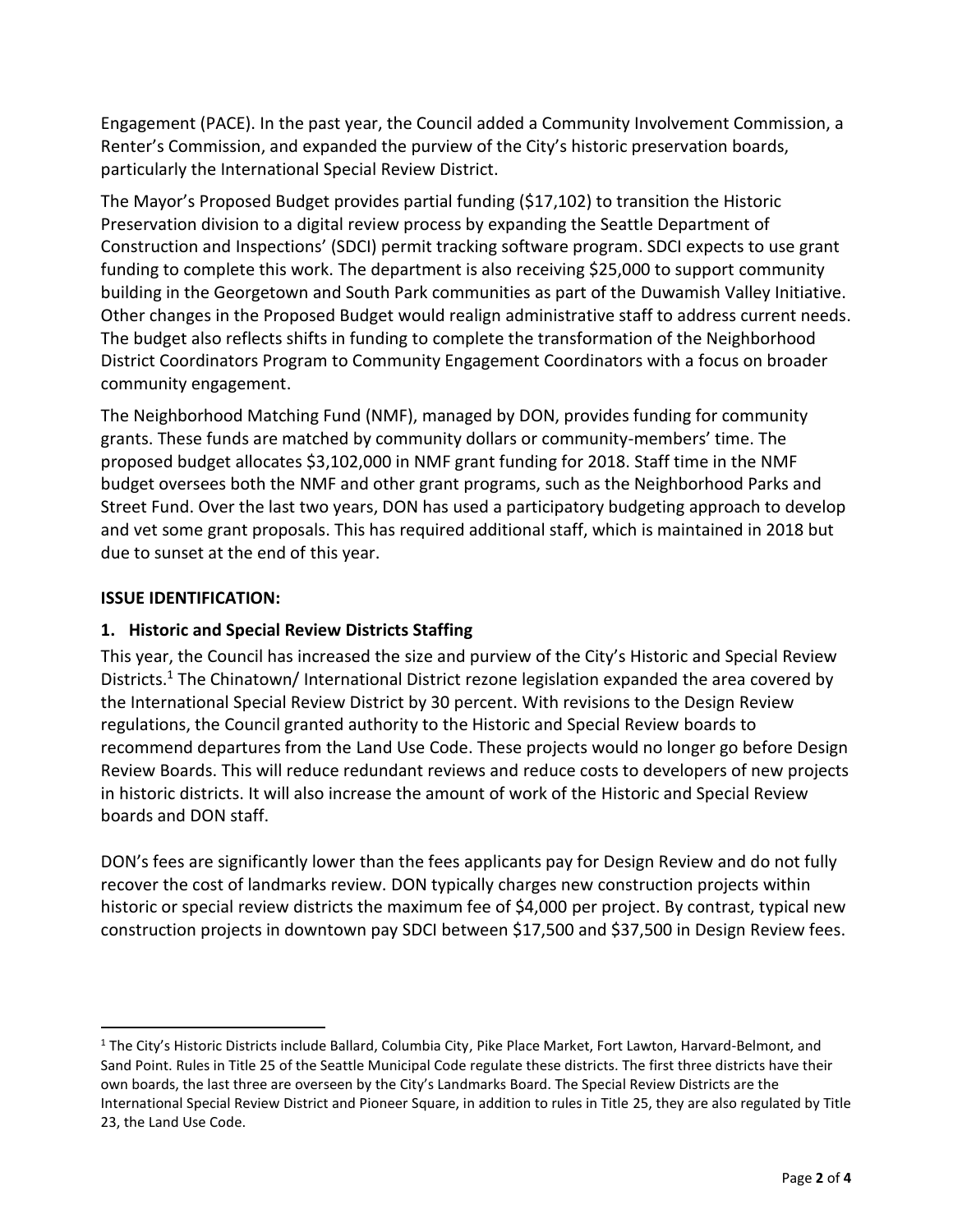**Options** (A and B are not mutually exclusive):

- A. Add appropriation and position authority for one FTE Community Development Specialist to support the International Special Review District and other historic district review (\$112,0719).
- B. Submit a Statement of Legislative Intent (SLI) asking DON to work with SDCI, Law and the City Budget Office (CBO) to review whether DON's fees for reviewing new construction projects in historic districts should be increased.
- C. Adopt the Mayor's proposed budget.

## **2. Design Review Outreach Support**

In October 2017, the Council adopted significant changes to the City's Design Review Program. Starting next summer, the City will require applicants to develop and implement a community engagement plan. The DON is expected to play a significant role in helping to shape these outreach plans, particularly in areas with diverse populations and concentrations of linguistically isolated households. DON initially identified 0.5 FTE in their existing budget to support this work. Based on the final legislation the Council adopted, DON is now concerned that they will not have the resources to support the anticipated body of work.

**Options** (A and B are not mutually exclusive):

- A. Add appropriation and position authority for one FTE Strategic Advisor 1 position to support community engagement (\$137,711).
- B. Submit a SLI asking DON to work with SDCI, Law and CBO to review whether DON should charge fees to developers to support this work.
- C. Adopt the Mayor's proposed budget.

# **3. Commission Support**

In 2016 and 2017, the Council created the Community Involvement Commission and the Seattle Renter's Commission, both of which are staffed by DON. The Proposed Budget does not include additional resources to staff these commissions. Funding for a temporary staff position for the Community Involvement Commission will run out at the end of 2017. An existing staff person is dedicating half of her time to staffing the Renter's Commission. DON estimates that a Planning and Development Specialist 2 (\$115,658) would be needed to fully support the commissions. If a position is not created, existing staff will be assigned, reducing the Department's ability to support other outreach efforts.

## **Options:**

- A. Add appropriation and position authority for one FTE Planning and Development Specialist 2 position (\$115,658) to staff the Community Involvement Commission.
- B. Adopt the Mayor's proposed budget.